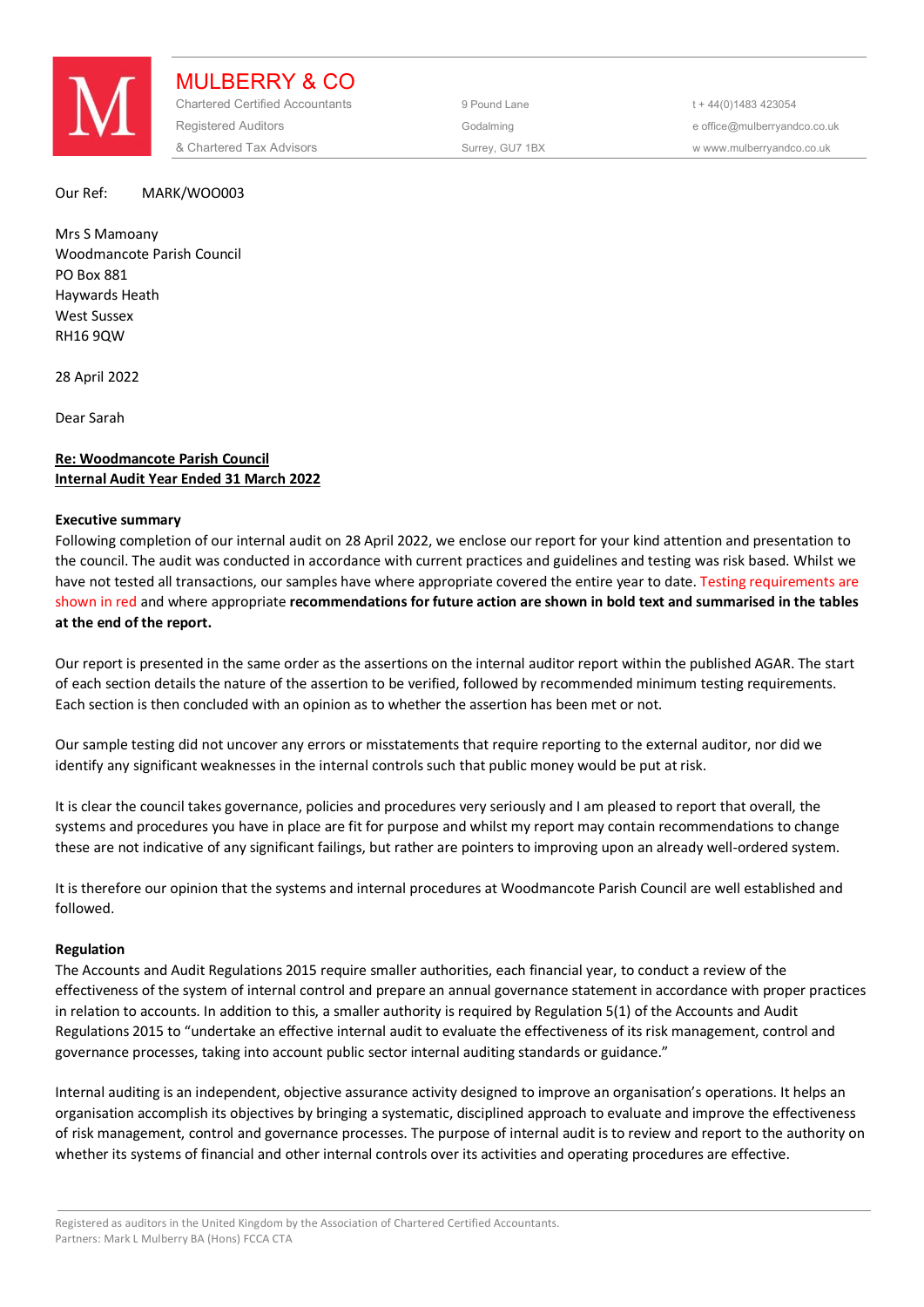Internal audit's function is to test and report to the authority on whether its specific system of internal control is adequate and working satisfactorily. The internal audit reports should therefore be made available to all members to support and inform them when they considering the authority's approval of the annual governance statement.

# **Independence and competence**

Your audit was conducted by Andy Beams of Mulberry & Co. We confirm we are independent from the management of the financial controls and procedures of the council and neither the internal auditor or the firm have any conflicts of interest with the audit client, nor do they provide any management or financial assistance to the client.

Your auditor has over 30 years' experience in the financial sector with the last 12 years specialising in local government.

# **Engagement Letter**

An engagement letter was issued to the council covering the 2021/22 internal audit assignment. Copies of this document are available on request.

# **Planning and inherent risk assessment**

The scope and plan of works including fee structure was issued to the council under separate cover. Copies of this document are available on request. In summary, our work will address each of the internal control objectives as stated on the Annual Internal Audit Report of the AGAR.

- o There have been no instances of breaches of regulations in the past
- o The client uses an industry approved financial reporting package
- o The client regularly carries out reconciliations and documents these
- o There is regular reporting to council
- o The management team are experienced and informed
- o Records are neatly maintained and referenced
- o The client is aware of current regulations and practices
- o There has been no instance of high staff turnover

At the audit date, it is my opinion that the inherent risk of error or misstatement is low, and the controls of the council can be relied upon and as such substantive testing of individual transactions is not required. Testing to be carried out will be "walk through testing" on sample data to encompass the period of the council year under review.

# **Table of contents**

| A        | <b>BOOKS OF ACCOUNT</b>                                   | 3  |
|----------|-----------------------------------------------------------|----|
| B        | <b>FINANCIAL REGULATIONS, GOVERNANCE AND PAYMENTS</b>     | 3  |
|          | <b>RISK MANAGEMENT AND INSURANCE</b>                      | 5. |
| D        | <b>BUDGET, PRECEPT AND RESERVES</b>                       | 5  |
| E        | <b>INCOME</b>                                             | 6  |
| F        | <b>PETTY CASH</b>                                         |    |
| G        | <b>PAYROLL</b>                                            |    |
| н        | <b>ASSETS AND INVESTMENTS</b>                             | 8  |
|          | <b>BANK AND CASH</b>                                      | 9  |
|          | <b>YEAR END ACCOUNTS</b>                                  | 9  |
| К        | <b>LIMITED ASSURANCE REVIEW</b>                           | 12 |
|          | <b>TRANSPARENCY</b>                                       | 12 |
| M        | <b>EXERCISE OF PUBLIC RIGHTS - INSPECTION OF ACCOUNTS</b> | 12 |
| N        | <b>PUBLICATION REQUIREMENTS</b>                           | 13 |
| $\Omega$ | <b>TRUSTEESHIP</b>                                        | 14 |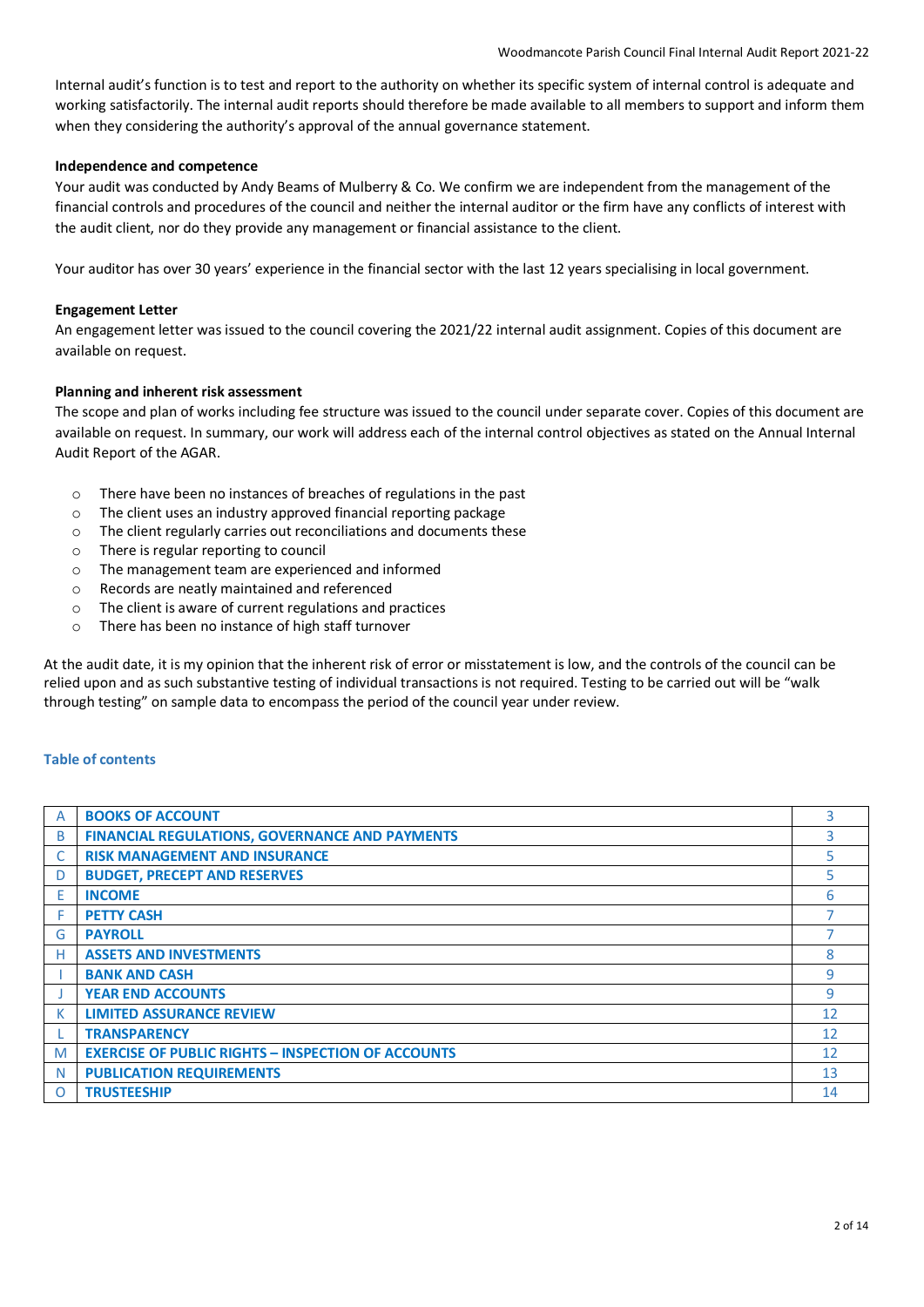# **A. BOOKS OF ACCOUNT**

#### *Internal audit requirement*

*Appropriate accounting records have been properly kept throughout the financial year.*

#### **Recommended minimum testing:**

- Ensure the correct roll forward of the prior year cashbook balances to the new financial year
- Check a sample of financial transactions in cashbooks to bank statements, etc.: the sample size dependent on the size of the authority and nature of accounting records maintained

#### **Audit findings**

The council continues to use Excel as a day-to-day accounting package. The system is used regularly to report on and record the financial transactions of the council and is suitable for a council of this size with a limited number of transactions.

The audit was conducted remotely. The Clerk provided all the requested information for review in advance of a telephone conversation on the scheduled date. Other testing was done through a review of the council website and discussing matters with the Clerk.

My audit testing showed that the documents were well organised, clear and easy to follow. A review of meeting agendas show sufficient financial information is provided at meetings to support council decisions. I make no recommendation to change this system.

The council is not VAT registered and reclaims annually via a 216-claim form. The reclaim for the financial year under review shows a refund amount due of £814.36.

Overall, I have the impression that the accounting systems are well ordered and routinely maintained and as such I make no recommendation to change.

# **Section conclusion**

I am of the opinion that the control assertion of "Appropriate accounting records have been properly kept throughout the financial year" has been met.

### **B. FINANCIAL REGULATIONS, GOVERNANCE AND PAYMENTS**

#### *Internal audit requirement*

*This authority complied with its financial regulations, payments were supported by invoices, all expenditure was approved, and VAT was appropriately accounted for.*

- Review the procedures in place for acquisition of formal tenders and quotes, ensuring they are in line with the Standing Orders and Financial Regulations which should be based on the latest version.
- Ensure that consistent values are in place for the acquisition of formal tenders between Standing Orders and Financial Regulations (frequently different limits are recorded in the two documents)
- Review the procedures for receipt of invoices, agreement of invoice detail and confirmation of goods /services delivery and approval for payment: ideally, a suitably designed certification stamp should be in place providing for evidencing of these checks and payment authorisation
- Check that there is effective segregation between the writing of cheques or the setting up of online payments, and physical release of payments
- Check that VAT reclaims are prepared and submitted in a timely manner in line with the underlying records and in accordance with current HMRC requirements
- Where debit / credit cards are in use, establish the total monthly and individual transaction limits and ensure appropriate controls over physical security and usage of the cards are in place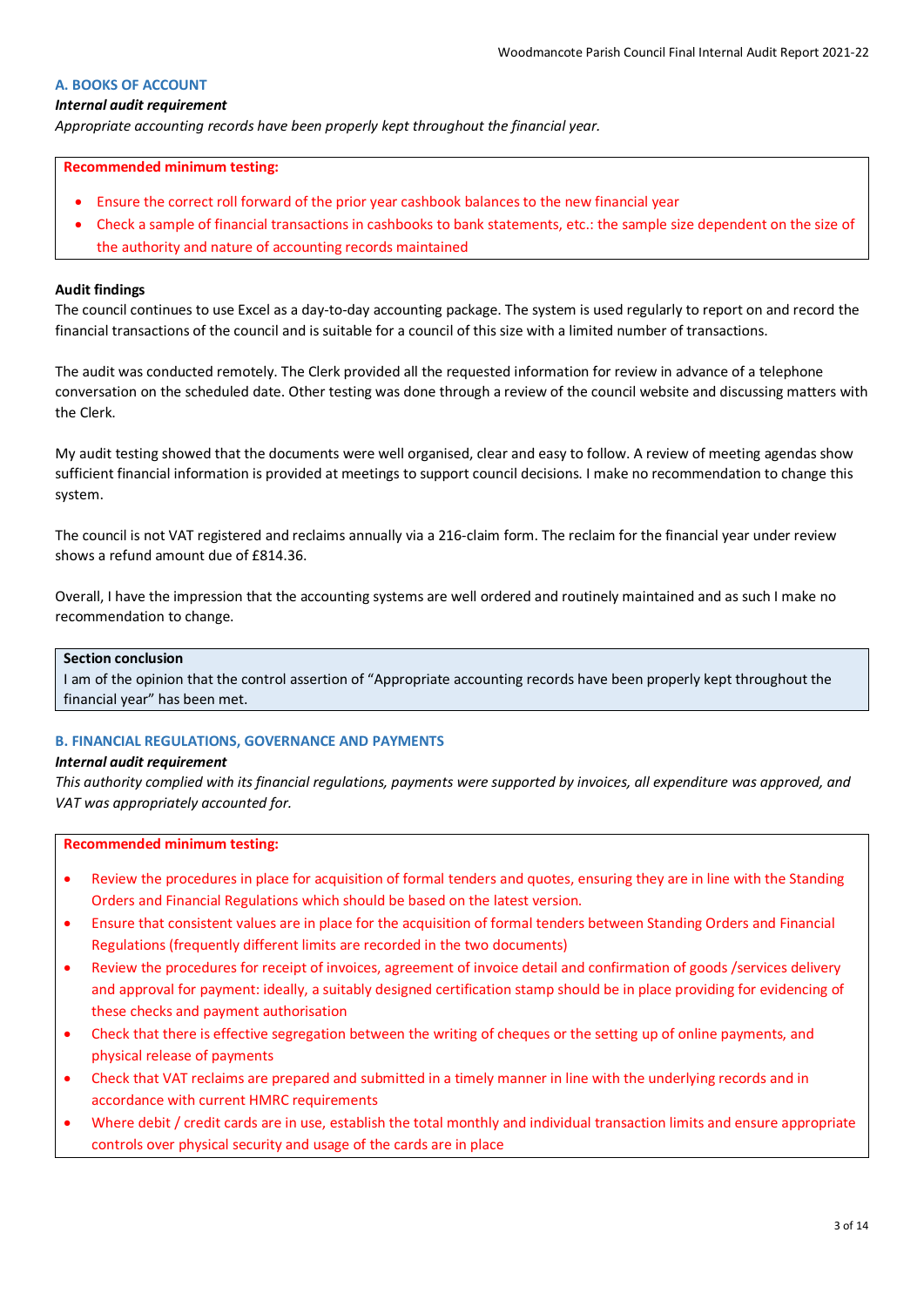#### *Check the publication and minuting of the prior year audited AGAR and notice of conclusion of audit.*

The council declared itself exempt from external audit in 2020/21 and therefore received no notice of conclusion of audit. A copy of the internal auditor's report is published on the council website.

### *Confirm by sample testing that councillors sign statutory office forms.*

I confirmed by sample testing that councillors sign "Acceptance of Office" forms and the web site shows the Register of Disclosable Pecuniary Interests for each councillor.

### *Confirm that the council is compliant with GDPR.*

It was noted the council has not established separate email addresses for all councillors. This is recommended because it gives a natural segregation between work and personal lives, making it clear beyond doubt in what capacity a councillor is acting. In addition to this it gives control to the council, adds a degree of professionalism and in the event of a FOI request limits access to personal computers.

I was able to locate an Accessibility Statement and Privacy Notice on the home page of the council website. It is clear the council takes its responsibilities seriously and has made every effort to comply with legislation.

### *Confirm that the council meets regularly throughout the year.*

The council meets regularly during the year and a schedule of meetings is published on the council website, along with historic agendas and minutes.

### *Check that agendas for meetings are published giving 3 clear days' notice.*

The Clerk was able to demonstrate that at least 3 clear days' notice is given on agendas. Whilst we have not tested every single committee and council meeting there was no evidence of non-compliance in giving three clear days' notice of the meeting.

### *Check the draft minutes of the last meeting(s) are on the council's website.*

Minutes are routinely uploaded to the council website.

# *Confirm that the Parish Council's Standing Orders have been reviewed within the last 12 months.*

The Standing Orders are based on the most recent NALC model and are reviewed annually by the council. The next scheduled review is April 2022.

### *Confirm that the Parish Council has adopted and recently reviewed Financial Regulations.*

The Financial Regulations are based on the current NALC model version and are reviewed annually with the next review scheduled for the April 2022 meeting.

#### *Check that the council's Financial Regulations are being routinely followed.*

The Financial Regulations include threshold levels for approval, and currently are as below:

- The council for all items over £5,000
- a duly delegated committee of the council for items over £500
- the Clerk, in conjunction with Chairman of Council or Chairman of the appropriate committee, for any items below £500

The Clerk also has an emergency delegation level of £500. These levels appear appropriate for a council of this size.

From a review of the information presented for internal audit, and checking the minutes from a sample of meetings, I found no evidence that the agreed thresholds were not being adhered to. There is documented evidence in the minutes of meetings of review of bank reconciliations, approval of payment scheduled and receipt of a quarterly financial update.

I am of the opinion that councillors are provided with sufficient financial information to make informed decisions.

*Confirm all section 137 expenditure meets the guidelines and does not exceed the annual per elector limit of £8.32 per elector.* The council has expenditure within thresholds.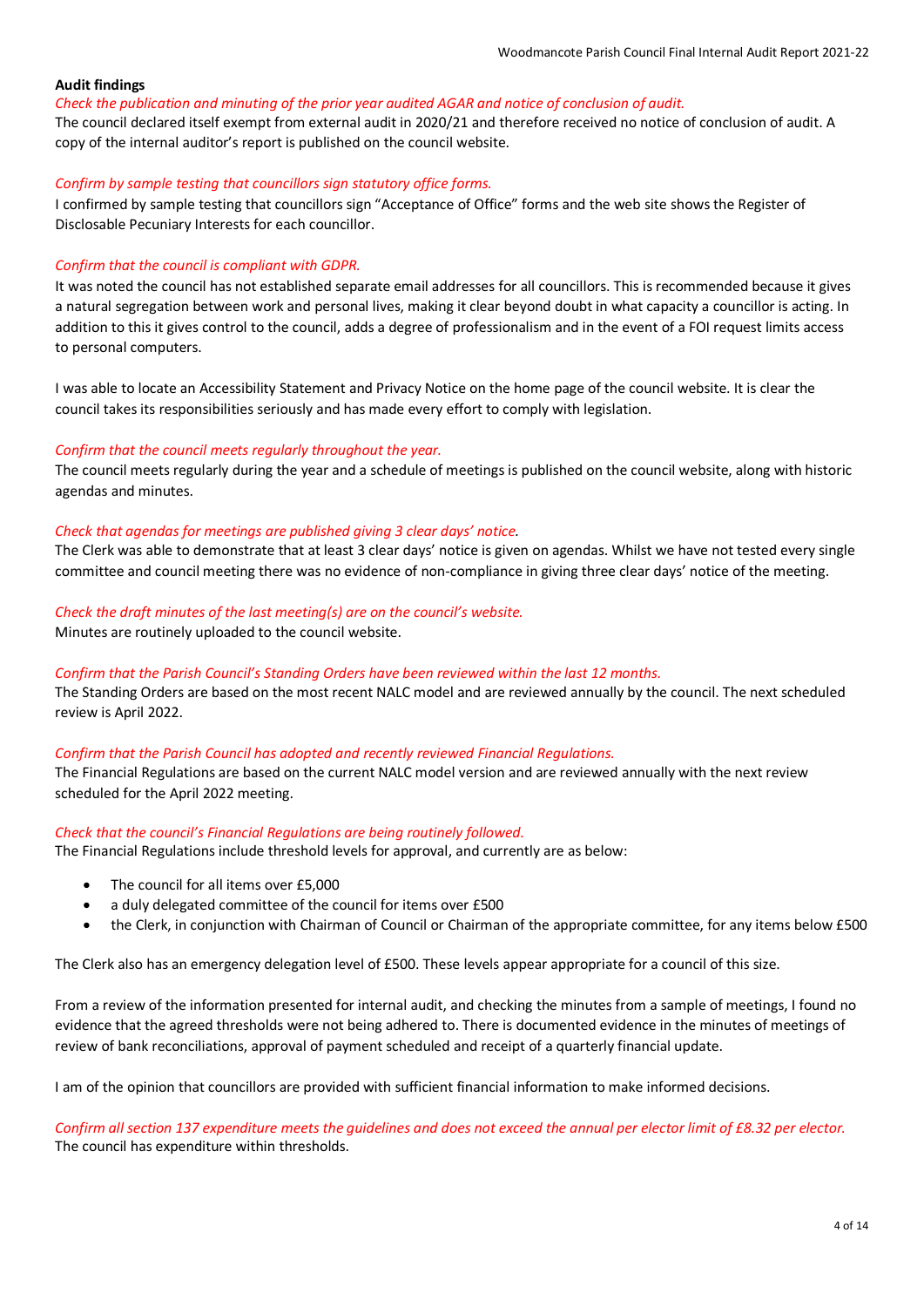#### *Confirm that checks of the accounts are made by a councillor.*

The system noted above details internal review takes place and I am under no doubt that council properly approves expenditure.

#### **Section conclusion**

I am of the opinion that the control assertion "This authority complied with its financial regulations, payments were supported by invoices, all expenditure was approved, and VAT was appropriately accounted for" has been met.

#### **C. RISK MANAGEMENT AND INSURANCE**

# *Internal audit requirement*

*This authority assessed the significant risks to achieving its objectives and reviewed the adequacy of arrangements to manage these.*

**Recommended minimum testing:**

- Ensure that authorities have prepared, and formally adopted, at least once annually, an appropriate and comprehensive register of assessed risks, both regular and ad hoc
- Ensure that appropriate levels of insurance cover are in place for land, buildings, public, employers' and hirers' (where applicable) liability, fidelity / employees (including councillors) liability, business interruption and cyber security
- Ensure that appropriate arrangements are in place for monitoring play areas, open spaces and sports pitches: such reviews should be undertaken by appropriately qualified external inspectors or, if by officers or members, that they have received the appropriate training and accreditation

#### **Audit findings**

The council has a risk assessment process in place which is sufficient for a council of this size. This outlines the identified risks and the actions in place to mitigate the risks, for financial and other risk types. This is reviewed annually by council in April.

The council has a valid insurance policy in place with Zurich in a long-term agreement due to expire on 1 June 2026. The policy includes Public Liability cover of £12 million, Employers Liability cover of £10 million, and a Fidelity Guarantee level of £250,000. These levels are appropriate for a council of this size.

We discussed assertion 8 of the AGAR and whether or not this had any impact on the council.

 "*We considered whether any litigation, liabilities or commitments, events or transactions, occurring either during or after the year-end, have a financial impact on this authority and, where appropriate, have included them in the accounting statements."*

The Clerk confirmed that he was not aware of any such liability at the year end.

#### **Section conclusion**

I am of the opinion that the control objective of "This authority assessed the significant risks to achieving its objectives and reviewed the adequacy of arrangements to manage these" has been met.

#### **D. BUDGET, PRECEPT AND RESERVES**

#### *Internal audit requirement*

*The precept or rates requirement resulted from an adequate budgetary process; progress against the budget was regularly monitored; and reserves were appropriate.*

- Ensure that the full authority, not a committee, has considered, approved and adopted the annual precept in accordance with the required parent authority timetable
- Ensure that budget reports are prepared and submitted to authority / committees periodically during the year with appropriate commentary on any significant variances
- Review the budget performance either during the year or at the financial year-end seeking explanations for any significant or unanticipated variances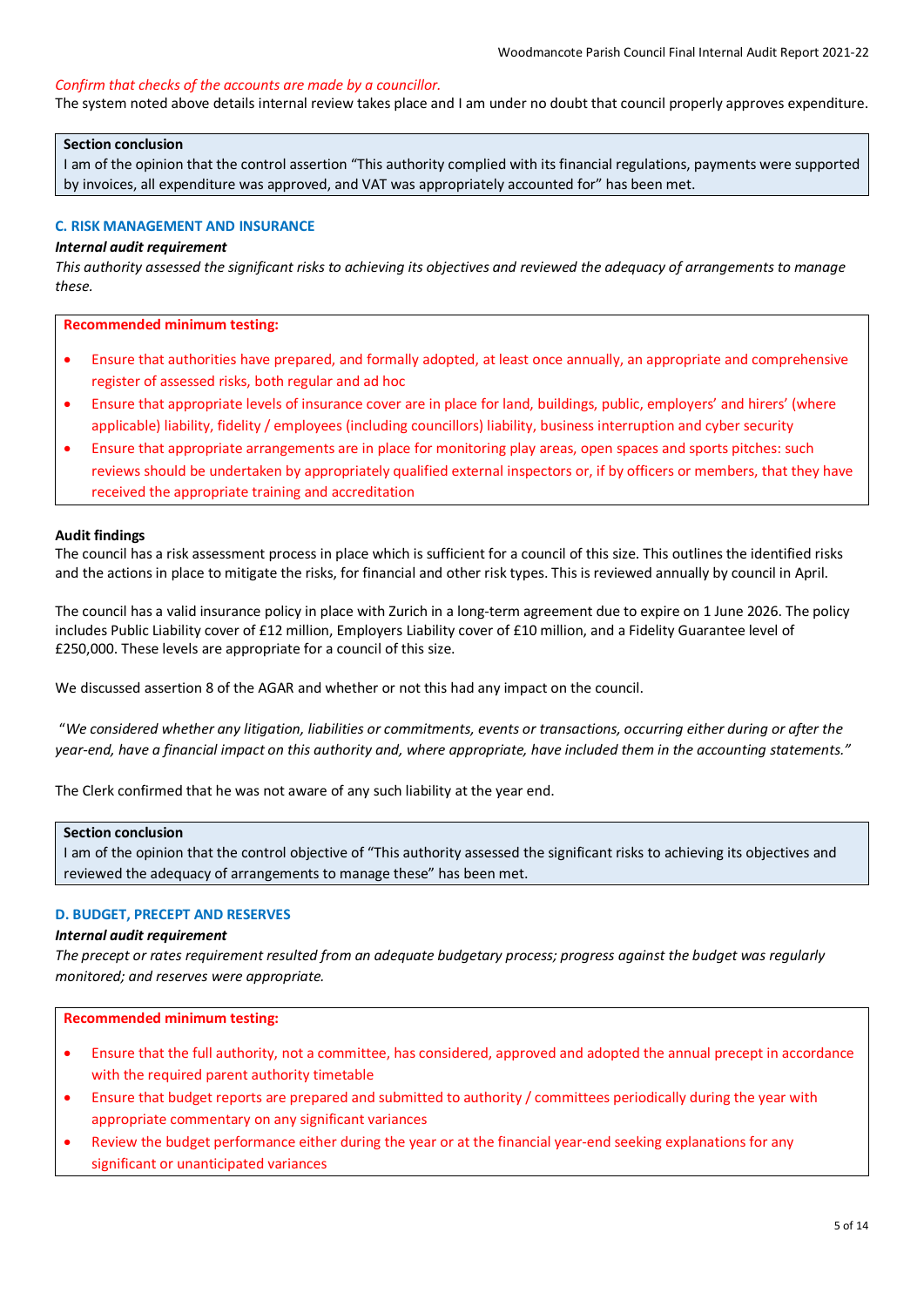- Ensure that the authority has considered the establishment of specific earmarked reserves and, ideally, reviews them annually as part of the budget assessment process
- Ensure that the precept in the accounts matches the submission form to the relevant authority and the public record of precepted amounts

I confirmed that the 2022-23 budget and precept setting process was completed and approved by council at its meeting held in December 2021.

There is evidence of regular reviews of the council's financial position within minutes of meetings, and councillors have sufficient information to be kept informed of the council's overall financial situation.

At the year-end, the council held £10,000 in an earmarked reserve for the Community Hall and a further £8,324 in the general reserve.

Council is reminded that general guidance recommends a general reserve level of around 50% of precept, as adjusted for local conditions. The level held is higher than 50%, but for a smaller council it is not unreasonable. I would advise keeping the general reserve level to no more than the precept.

# **Section conclusion**

I am of the opinion that the control objective of "The precept or rates requirement resulted from an adequate budgetary process; progress against the budget was regularly monitored; and reserves were appropriate" has been met.

# **E. INCOME**

# *Internal audit requirement*

*Expected income was fully received, based on correct prices, properly recorded and promptly banked; and VAT was appropriately accounted for.*

# **Recommended minimum testing:**

- Review "aged debtor" listings to ensure appropriate follow up action is in place
- Allotments: ensure that appropriate signed tenancy agreements exist, that an appropriate register of tenants is maintained identifying, that debtors are monitored.
- Burials: ensure that a formal burial register is maintained that it is up-to-date and that a sample of interments and memorials are appropriately evidenced, that fees have been charged at the correct approved rate and been recovered within a reasonable time: (Authorities should also acquire and retain copies of Burial / Cremation certificates)
- Hall hire: ensure that an effective diary system for bookings is in place identifying the hirer, hire times and ideally crossreferenced to invoices raised
- Leases: ensure that leases are reviewed in a timely manner in accordance with the terms of the lease and rents similarly reviewed appropriately at the due time
- Other variable income streams: ensure that appropriate control procedures and documentation are in existence to provide a clear audit trail through to invoicing and recovery of all such income
- Where amounts are receivable on set dates during the year, ensure that an appropriate control record is maintained duly identifying the date(s) on which income is due and actually received / banked

# **Audit findings**

Apart from the precept, the council has minimal income. During the year under review, other income sources were grants, playing field income, VAT refund and interest. From an analysis of the accounting records, the amounts have been assigned to appropriate income code descriptions.

The precept amount was independently verified and is accurately recorded in box 2 of the AGAR.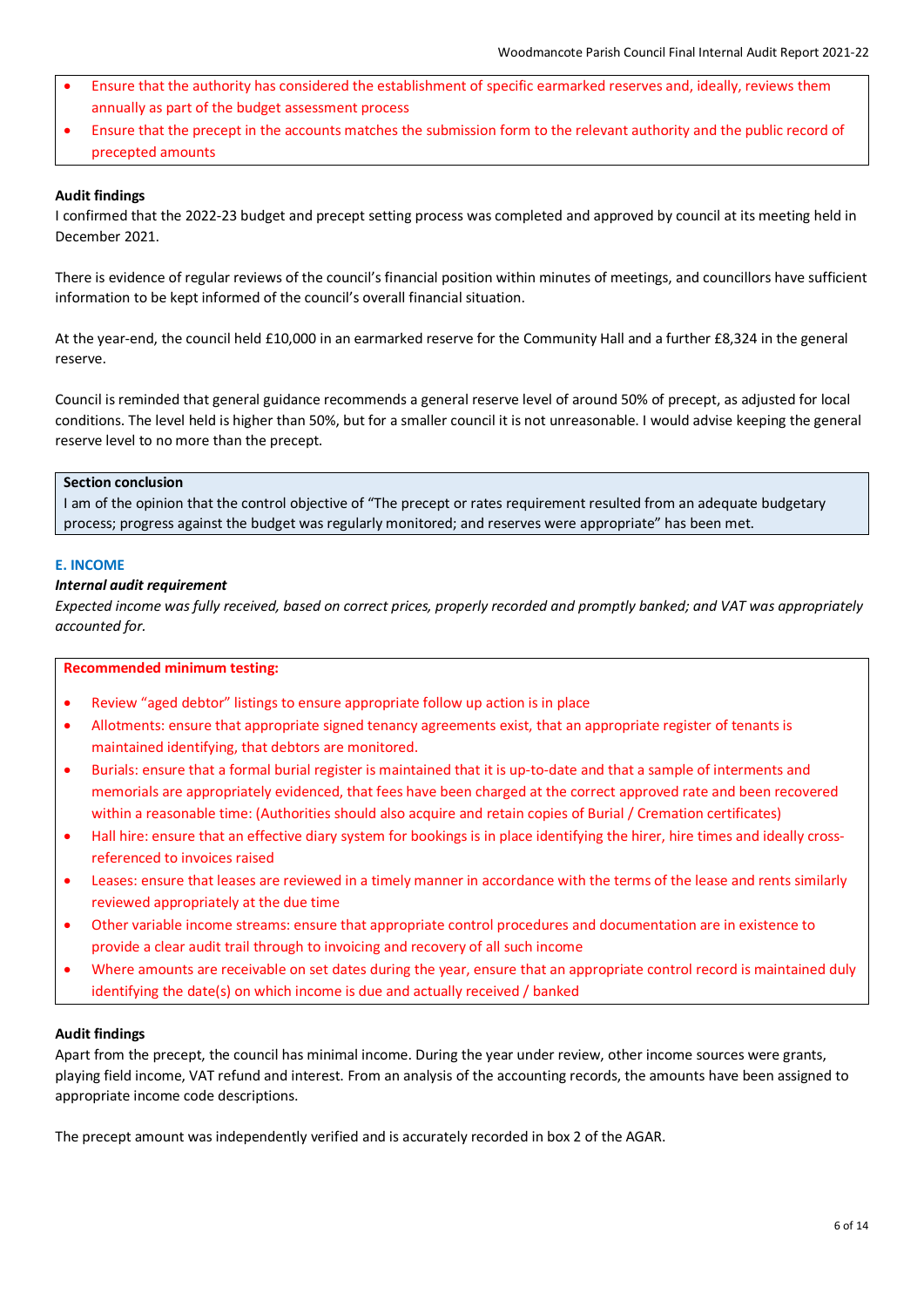# **Section conclusion**

I am of the opinion that the control objective of "Expected income was fully received, based on correct prices, properly recorded and promptly banked; and VAT was appropriately accounted for" has been met.

# **F. PETTY CASH**

### *Internal audit requirement*

*Petty cash payments were properly supported by receipts, all petty cash expenditure was approved and VAT appropriately accounted for.*

### **Recommended minimum testing:**

- A number of authorities are now running down and closing their petty cash accounts and using debit / credit cards for ad hoc purchases. Consequently, a "not applicable" response is frequently required in this area.
- Review the systems in place for controlling any petty cash and cash floats (used for bar, catering, etc.)
- Check a sample of transactions during the financial year to ensure appropriate supporting documentation is held
- Review the existence of evidenced periodic independent verification of the petty cash and any other cash floats held
- Ensure that VAT is identified wherever incurred and appropriate
- Physically check the petty cash and other cash floats held
- Where bar or catering facilities are in place, ensure that appropriate cashing-up procedures are in place reconciling the physical cash takings to the till "Z" total readings

### **Audit findings**

The council has no petty cash.

#### **Section conclusion**

I am of the opinion the control objective of "Petty cash payments were properly supported by receipts, all petty cash expenditure was approved, and VAT appropriately accounted for" is not applicable as the council has no petty cash.

### **G. PAYROLL**

#### *Internal audit requirement*

*Salaries to employees and allowances to members were paid in accordance with this authority's approvals, and PAYE and NI requirements were properly applied.*

- Ensure that, for all staff, a formal employment contract is in place together with a confirmatory letter setting out any changes to the contract
- Ensure that appropriate procedures are in place for the payment of members allowances and deduction of any tax liability
- Ensure that, for a sample of staff salaries, gross pay due is calculated in accordance with the approved spinal point on the NJC scale or hourly rate, if off-scale, and with the contracted hours
- Ensure that appropriate tax codes are being applied to each employee
- Where free or paid for software is used, ensure that it is up to date.
- For the test sample of employees, ensure that tax is calculated appropriately
- Check the correct treatment of pension contributions to either the Local Government pension scheme (non taxable, deducted from the gross salary or DC schemes like NEST which already allow for tax deductions)
- For NI, ensure that the correct deduction and employer's contributions are applied: NB. The employers' allowance is not available to councils but may be used by other authorities
- Ensure that the correct employers' pension percentage contribution is being applied
- Ensure that for the test sample, the correct net pay is paid to the employee with tax, NI and pension contributions correctly paid to the respective agencies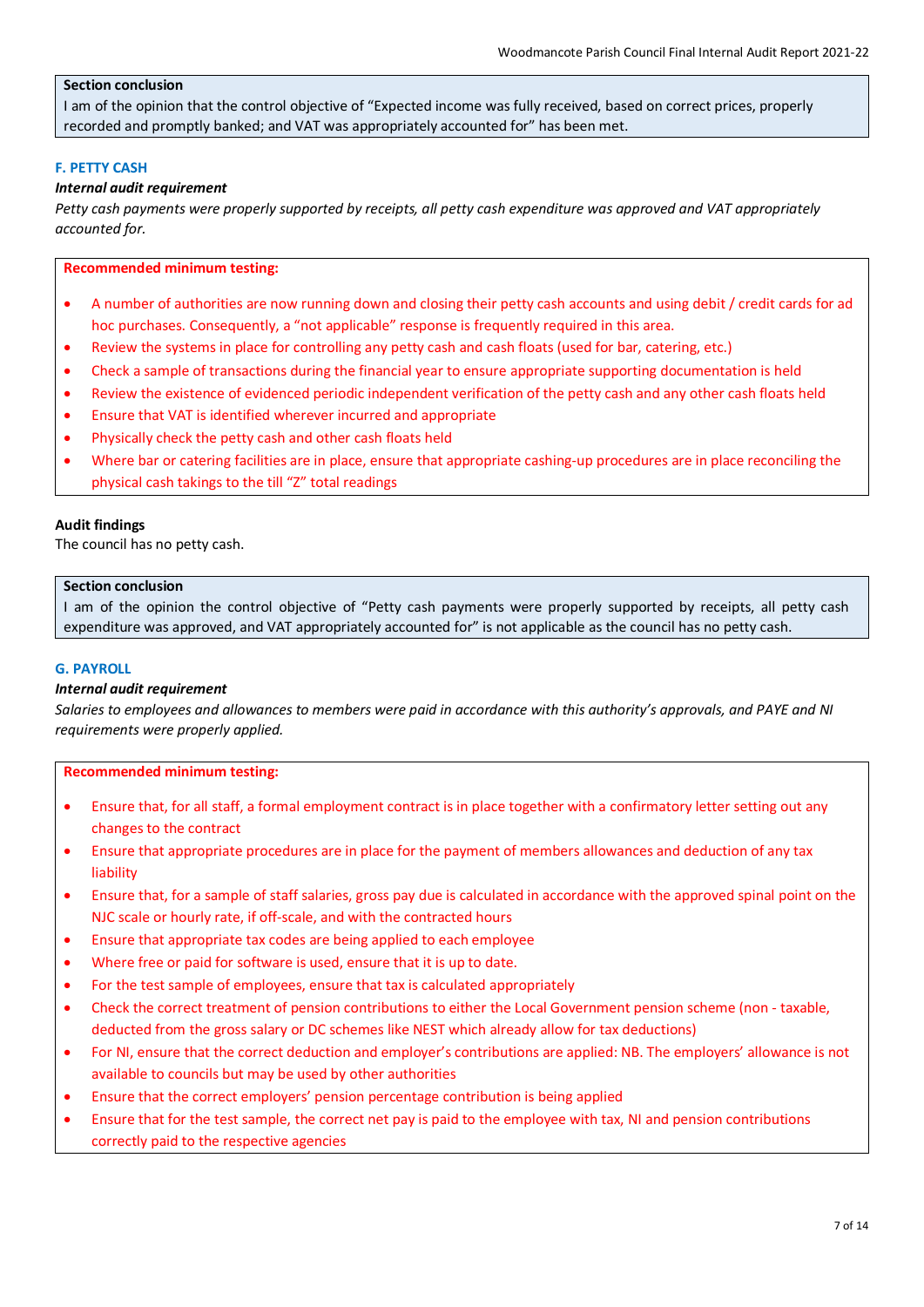Payroll is managed by West Sussex County Council, who calculate the PAYE and NI contributions on behalf of the council. A review of the information supplied for the audit showed these deductions appear correct.

There is a single staff member who is on the NJC salary scale. The staff costs (box 4) on the AGAR are consistent with the information recorded on the accounting records and only contain allowable inclusions for staff costs.

I confirmed that the backdated NJC pay rise was included within the March 2022 pay.

# **Section conclusion**

I am of the opinion that salaries are correctly stated on the AGAR and that the control object of "Salaries to employees and allowances to members were paid in accordance with this authority's approvals, and PAYE and NI requirements were properly applied" has been met.

# **H. ASSETS AND INVESTMENTS**

# *Internal audit requirement*

*Asset and investments registers were complete and accurate and properly maintained.*

### **Recommended minimum testing:**

*Tangible fixed assets*

- Ensure that the authority is maintaining a formal asset register and updating it routinely to record new assets at historic cost price, net of VAT and removing any disposed of / no longer serviceable assets
- Physically verifying the existence and condition of high value, high risk assets may be appropriate
- Ideally, the register should identify for each asset the purchase cost and, if practicable, the replacement / insured cost, the latter being updated annually and used to assist in forward planning for asset replacement
- Additions and disposals records should allow tracking from the prior year to the current
- Ensure that the asset value to be reported in the AGAR at Section 2, Box 9 equates to the prior year reported value, adjusted for the nominal value of any new acquisitions and /or disposals
- Compare the asset register with the insurance schedule to ensure that all assets as recorded are appropriately insured or "self-insured" by the authority

# *Fixed asset investments*

• Ensure that all long-term investments (i.e., those for more than 12-month terms) are covered by the "Investment Strategy" and reported as Assets in the AGAR at Section 2, Box 9.

*Borrowing and lending*

- Ensure that the authority has sought and obtained appropriate DMO approval for all loans acquired
- Ensured that the authority has accounted for the loan appropriately (i.e., recorded the full value of the loan. Any arrangement fee should be regarded as an admin expense) in the year of receipt
- Ensure that the combined principal loan repayment and interest for the year is correctly recorded in the AGAR at Section 2 Box 5
- Ensure that the outstanding loan liability as of 31st March each year is correctly recorded in the AGAR at Section 2, Box 10 (value should be verified via the DMO website)
- Where the authority has issued loans to local bodies, they should ideally seek signed indemnities from the recipient body, or their members, agreeing to underwrite the loan debt

# **Audit findings**

The council has minimal assets, and these are recorded on a simple, but effective, asset register. The register provides a description of the asset, its location, the owner, date of acquisition, cost value, present use and insurance value.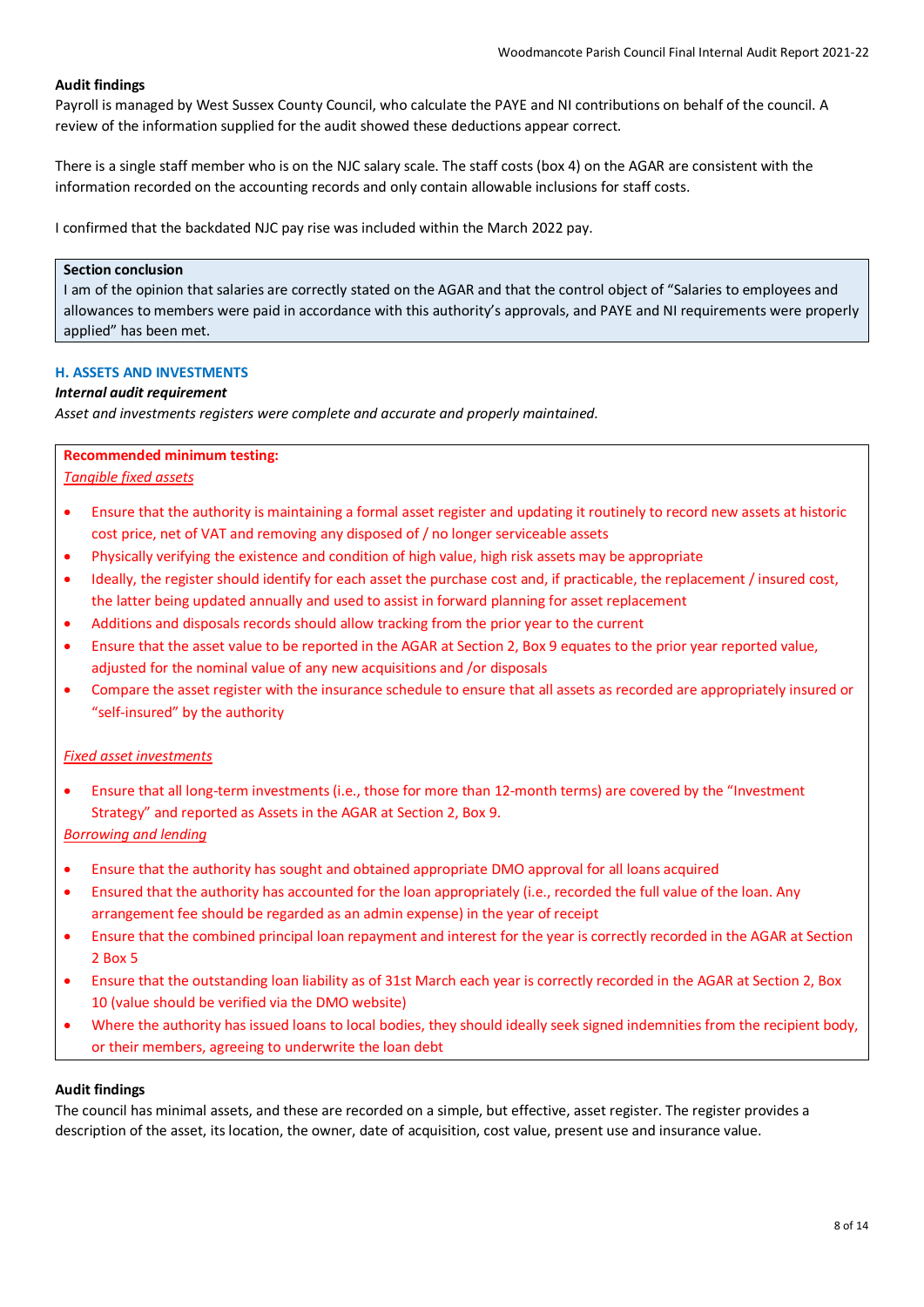I was able to confirm the total on the register matches that entered onto the AGAR. Additions during the year were noted, and the values of them equates to the difference in total form 2020/21.

I confirmed the council has no PWLB borrowing.

# **Section conclusion**

I am of the opinion that the control objective of "Asset and investments registers were complete and accurate and properly maintained" has been met.

### **I. BANK AND CASH**

#### *Internal audit requirement*

*Periodic and year-end bank account reconciliations were properly carried out.*

### **Recommended minimum testing:**

- Ensure that bank reconciliations are prepared routinely, are subject to independent scrutiny and sign-off by members
- Verify the accuracy of the year-end bank reconciliation detail and ensure accurate disclosure of the combined cash and bank balances in the AGAR, Section 2, Box 8
- Where the authority has bank balances in excess of £100,000 it has an appropriate investment strategy

### **Audit findings**

At the year-end, the council had a reconciled position on its bank accounts, and I was able to verify the balance as of 31 March against the bank statement. The balances held by the council remain within the protection limit of the Financial Services Compensation Scheme (FSCS).

There is evidence within the minutes of meetings of regular reporting of the council's financial position and presentation of bank reconciliations for review.

# **Section conclusion**

I am of the opinion that bank and cash balances are properly shown on the AGAR and that the control objective of "Periodic and year-end bank account reconciliations were properly carried out" has been met.

#### **J. YEAR END ACCOUNTS**

### *Internal audit requirement*

*Accounting statements prepared during the year were prepared on the correct accounting basis (receipts and payments or income and expenditure), agreed to the cash book, supported by an adequate audit trail from underlying records and where appropriate debtors and creditors were properly recorded.*

#### **Recommended minimum testing:**

- Ensure that, where annual turnover exceeds £200,000, appropriate records are maintained throughout the year on an Income and Expenditure basis to facilitate budget reporting in that vein
- Ensure that appropriate accounting arrangements are in place to account for debtors and creditors during the year and at the financial year-end

#### **Final Audit**

#### **Section 1 – Annual Governance Statement**

| <b>Annual Governance Statement</b>        | 'Yes' means that this authority       | Suggested response based           |
|-------------------------------------------|---------------------------------------|------------------------------------|
|                                           |                                       | on evidence                        |
| We have put in place arrangements for     | prepared its accounting statements in | <b>YES</b> -accounts follow latest |
| effective financial management during the | accordance with the Accounts and      | <b>Accounts and Audit</b>          |
| year, and for the preparation of the      | <b>Audit Regulations.</b>             | Regulations and                    |
| accounting statements.                    |                                       |                                    |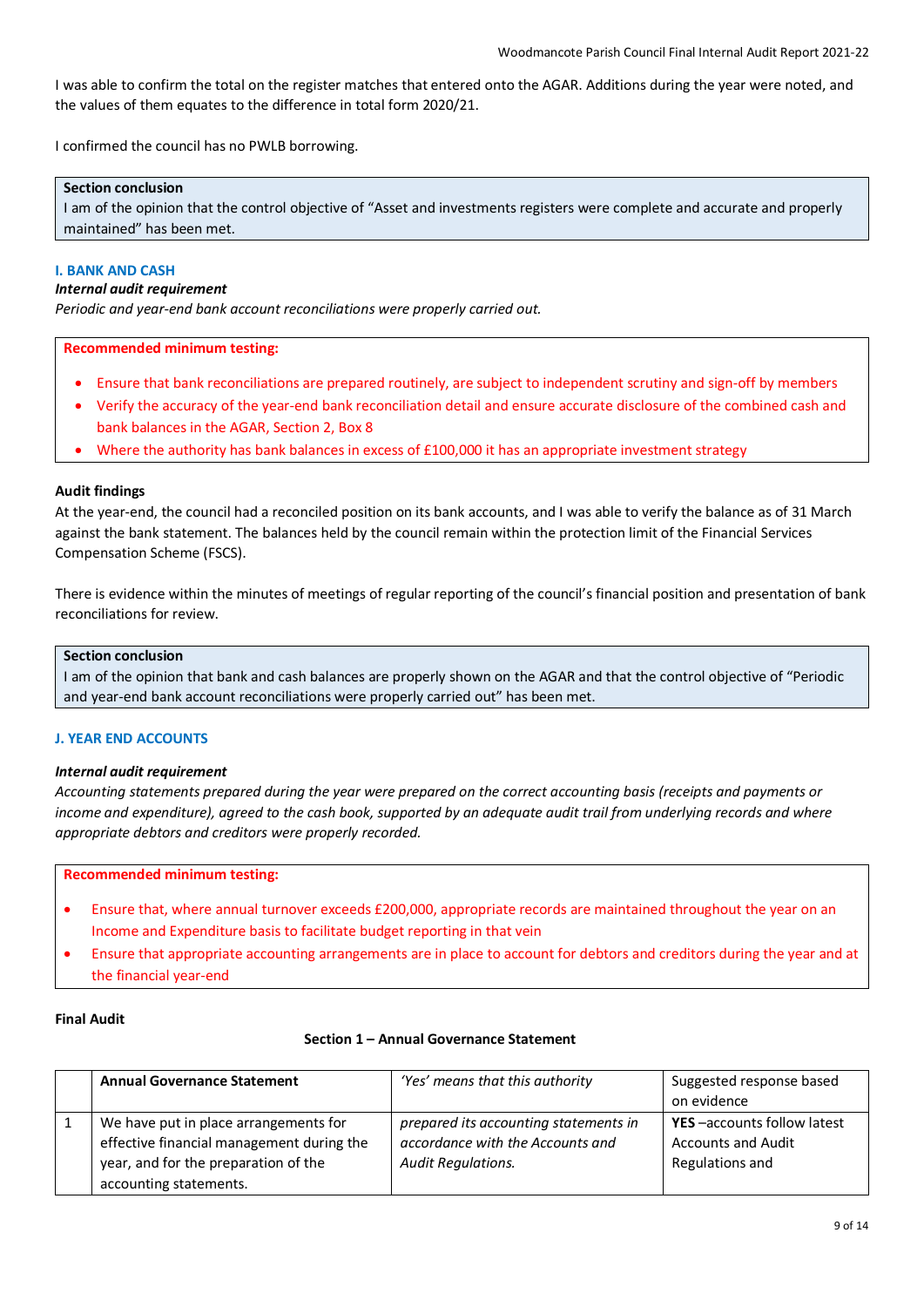|                |                                                                                                                                                                                                                                                                                                                |                                                                                                                                                                                                        | practitioners guide<br>recommendations.                                                                                                   |
|----------------|----------------------------------------------------------------------------------------------------------------------------------------------------------------------------------------------------------------------------------------------------------------------------------------------------------------|--------------------------------------------------------------------------------------------------------------------------------------------------------------------------------------------------------|-------------------------------------------------------------------------------------------------------------------------------------------|
| $\overline{2}$ | We maintained an adequate system of<br>internal control including measures<br>designed to prevent and detect fraud and<br>corruption and reviewed its effectiveness.                                                                                                                                           | made proper arrangements and<br>accepted responsibility for<br>safeguarding the public money and<br>resources in its charge.                                                                           | $YES - there$ is regular<br>reporting of financial<br>transactions and accounting<br>summaries, offering the<br>opportunity for scrutiny. |
| 3              | We took all reasonable steps to assure<br>ourselves that there are no matters of<br>actual or potential non-compliance with<br>laws, regulations and Proper Practices that<br>could have a significant financial effect on<br>the ability of this authority to conduct its<br>business or manage its finances. | has only done what it has the legal<br>power to do and has complied with<br>Proper Practices in doing so.                                                                                              | $YES - the Clerk is$<br>experienced and advises<br>the council in respect of its<br>legal powers.                                         |
| 4              | We provided proper opportunity during<br>the year for the exercise of electors' rights<br>in accordance with the requirements of<br>the Accounts and Audit Regulations.                                                                                                                                        | during the year gave all persons<br>interested the opportunity to inspect<br>and ask questions about this<br>authority's accounts.                                                                     | $YES - the requirements$ and<br>timescales for 2020/21<br>year-end were followed.                                                         |
| 5              | We carried out an assessment of the risks<br>facing this authority and took appropriate<br>steps to manage those risks, including the<br>introduction of internal controls and/or<br>external insurance cover where required.                                                                                  | considered and documented the<br>financial and other risks it faces and<br>dealt with them properly.                                                                                                   | $YES - the council has a risk$<br>management scheme and<br>appropriate external<br>insurance.                                             |
| 6              | We maintained throughout the year an<br>adequate and effective system of internal<br>audit of the accounting records and<br>control systems.                                                                                                                                                                   | arranged for a competent person,<br>independent of the financial controls<br>and procedures, to give an objective<br>view on whether internal controls<br>meet the needs of this smaller<br>authority. | $YES - the council has$<br>appointed an independent<br>and competent internal<br>auditor.                                                 |
| 7              | We took appropriate action on all matters<br>raised in reports from internal and<br>external audit.                                                                                                                                                                                                            | responded to matters brought to its<br>attention by internal and external<br>audit.                                                                                                                    | YES - there is evidence of<br>taking action based on the<br>findings of the internal<br>audit reports                                     |
| 8              | We considered whether any litigation,<br>liabilities or commitments, events or<br>transactions, occurring either during or<br>after the year-end, have a financial impact<br>on this authority and. Where appropriate,<br>have included them in the accounting<br>statements.                                  | disclosed everything it should have<br>about its business activity during the<br>year including events taking place<br>after the year end if relevant.                                                 | $YES - no$ matters were<br>raised during the internal<br>audit visits.                                                                    |
| 9              | Trust funds including charitable - In our<br>capacity as the sole managing trustee we<br>discharged our accountability<br>responsibilities for the fund(s)/asset(s),<br>including financial reporting and, if<br>required, independent examination or<br>audit.                                                | has met all of its responsibilities<br>where, as a body corporate, it is a sole<br>managing trustee of a local trust or<br>trusts.                                                                     | $N/A$ – the council has no<br>trusts                                                                                                      |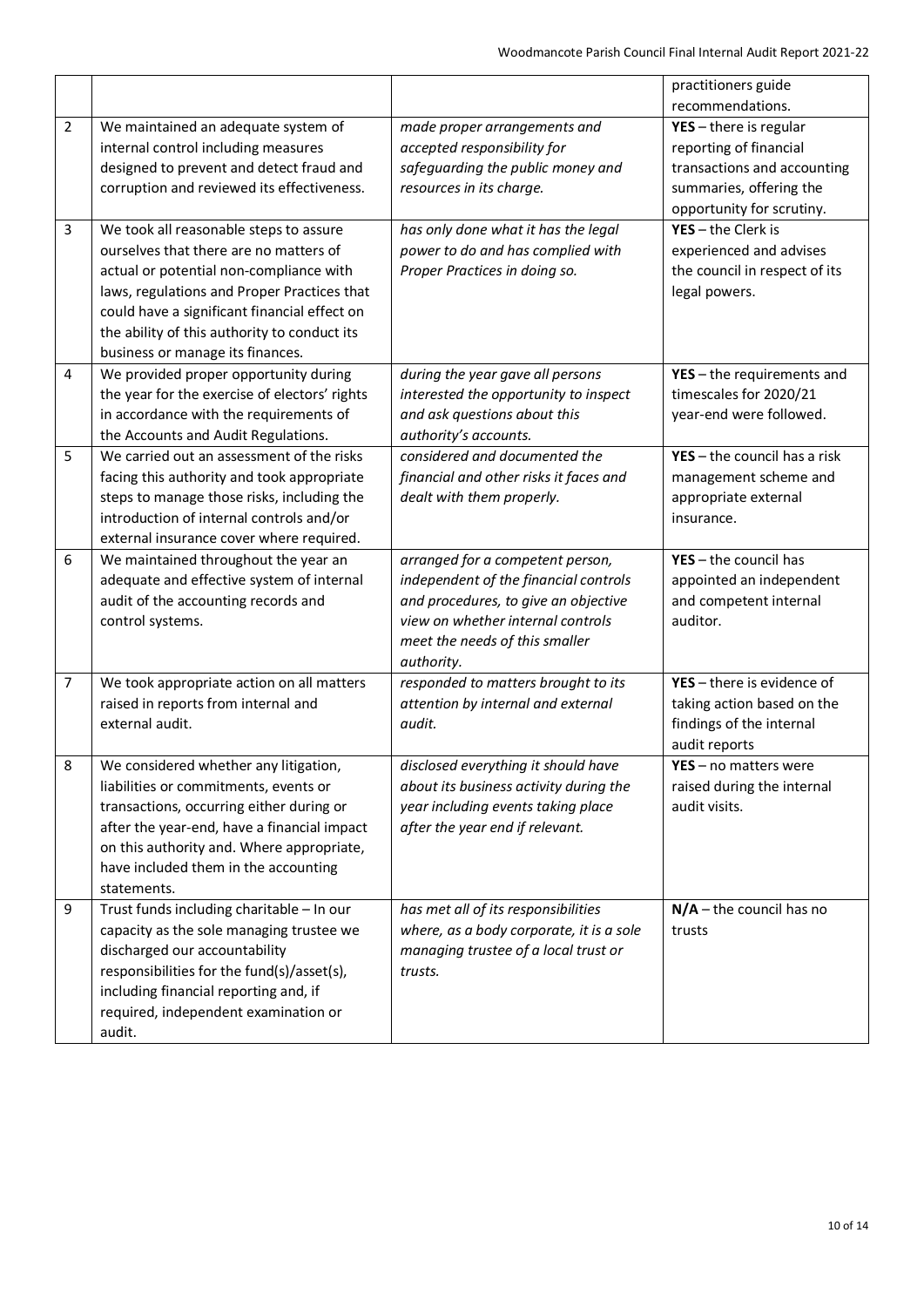#### **Section 2 – Accounting Statements**

At the time of the year-end audit, the AGAR figures presented for checking were as below:

| <b>AGAR Box Number</b> |                          | 2020/21    | 2021/22   | <b>Auditor Notes</b>                             |
|------------------------|--------------------------|------------|-----------|--------------------------------------------------|
| 1                      | Balances brought         | 22,332     | 23,090    | Correctly carried over from box 7 2020/21        |
|                        | forward                  |            |           |                                                  |
| $\overline{2}$         | Precept or rates and     | 8,675      | 8,761     | Confirmed against precept amount received        |
|                        | levies                   |            |           |                                                  |
| 3                      | Total other receipts     | 2,116      | 2,472     | Confirmed against accounting records             |
| 4                      | Staff costs              | 6,608      | 7,519     | Confirmed against accounting records             |
| 5.                     | Loan interest/capital    | 0          | 0         | Council has no borrowing                         |
|                        | repayments               |            |           |                                                  |
| 6                      | All other payments       | 3,425      | 8,480     | Confirmed against accounting records             |
| $\overline{7}$         | Balances carried forward | 23,090     | 18,324    | Total correctly equals $(1+2+3) - (4+5+6)$       |
| 8                      | Total value of cash and  | 23,090     | 18,324    | Confirmed against accounting records and account |
|                        | short-term investments   |            |           | balances                                         |
| 9                      | Total fixed assets plus  | 11,002     | 13,030    | Confirmed to asset register                      |
|                        | long-term investments    |            |           |                                                  |
|                        | and assets               |            |           |                                                  |
| 10                     | Total borrowings         | $\Omega$   | 0         | Council has no borrowing                         |
| 11                     | Disclosure note re Trust | <b>YES</b> | <b>NO</b> | $n/a$ – the council has no trusts.               |
|                        | Funds (including         |            |           |                                                  |
|                        | charitable)              |            |           |                                                  |

The year-end accounts have been correctly prepared on receipts and payments basis, with no requirement for the box 7 and 8 reconciliation.

The AGAR correctly casts and cross casts and the comparatives have been correctly copied over from the 2020/21 AGAR.

The Clerk has completed the Certificate of Exemption, as the council's income and expenditure are below £25,000 for the financial year under review. The figures proposed are as below: Total gross income £11,233 Total gross expenditure £15,999

I was able to verify the income and expenditure figure to the accounting records and Accounting Statement on the AGAR.

The variance analysis has been completed and, in my opinion, contains sufficient detail to explain the variances where the difference exceeds 15% from the previous year and is over £500.

The council plans to sign the Annual Governance Statement and Accounting Statements at its meeting on 10 May 2022.

#### **Section conclusion**

I am of the opinion that the control assertion "Accounting statements prepared during the year were prepared on the correct accounting basis (receipts and payments or income and expenditure), agreed to the cash book, supported by an adequate audit trail from underlying records and where appropriate debtors and creditors were properly recorded" has been met.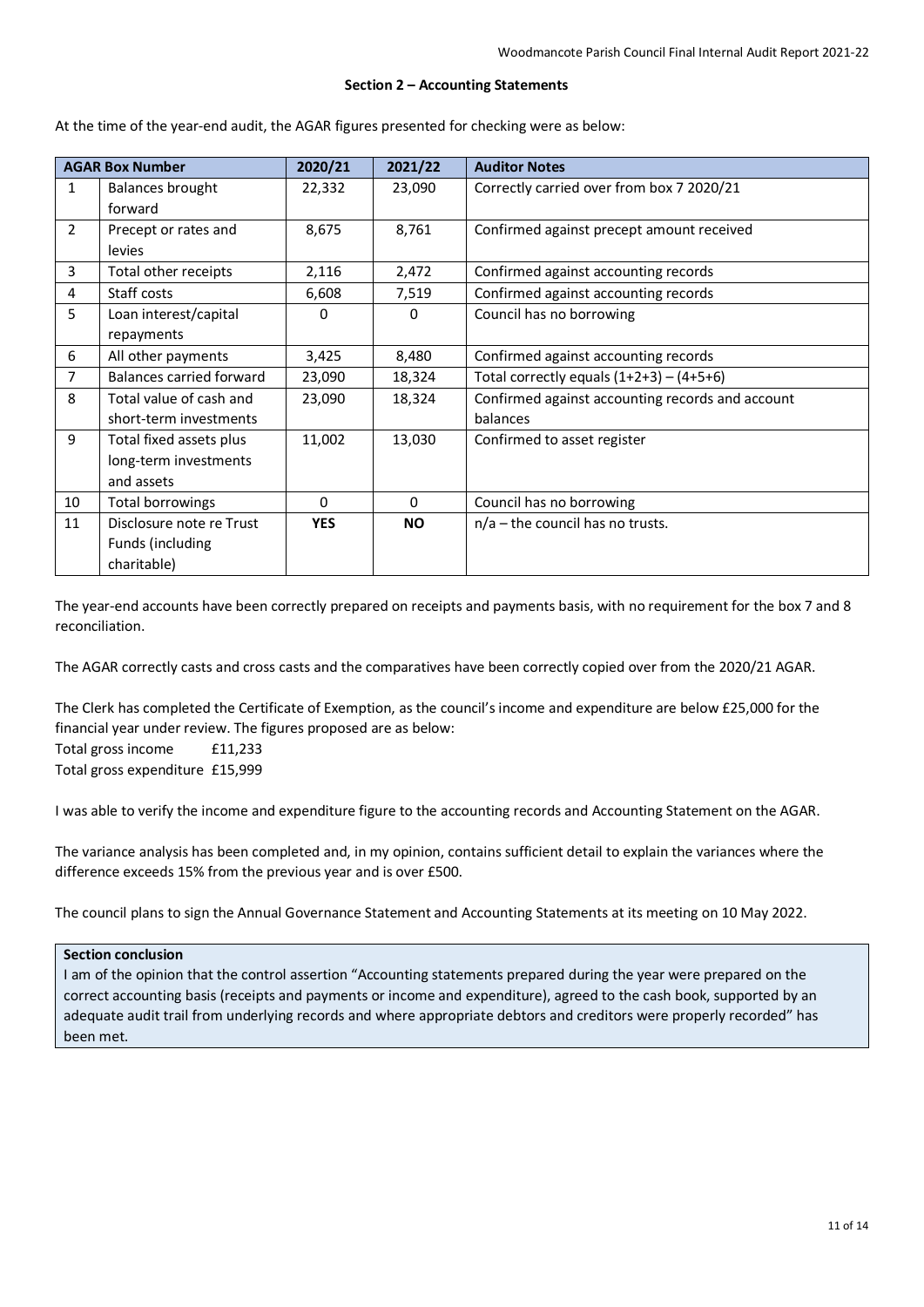### **K. LIMITED ASSURANCE REVIEW**

### *Internal audit requirement*

*IF the authority certified itself as exempt from a limited assurance review in 2020/21, it met the exemption criteria and correctly declared itself exempt. (If the authority had a limited assurance review of its 2020/21 AGAR tick "not covered")*

### **Recommended minimum testing:**

- The correct exemption certificate was prepared and minuted in accordance with the statutory submission deadline
- That it has been published, together with all required information on the Authority's website and noticeboard

# **Audit findings**

The council correctly declared itself exempt for the 2020/21 financial year as its income and expenditure were below the £25,000 threshold.

## **Section conclusion**

I am of the opinion that the control assertion of "If the authority certified itself as exempt from a limited assurance review in 2020/21, it met the exemption criteria and correctly declared itself exempt" has been met.

# **L: TRANSPARENCY (INTERIM AUDIT)**

### *Internal audit requirement*

*If the authority has an annual turnover not exceeding £25,000, it publishes information on a website / webpage up to date at the time of the internal audit in accordance with the Transparency Code for Smaller Authorities*

### **Recommended minimum testing:**

- This test applies only to those councils covered by the £25,000 External Audit exemption
- Internal auditors should review the authority's website ensuring that all required documentation is published in accordance with the Transparency Code for Smaller Authorities

### **Audit findings**

As the council has an annual turnover not exceeding £25,000, it is required to publish the required information in accordance with the Transparency Code for Smaller Authorities.

A review of the council website <http://www.woodmancoteparishcouncil.gov.uk/> shows the information for the previous year is available.

### **Section conclusion**

I am of the opinion that the control assertion of "If the authority has an annual turnover not exceeding £25,000, it publishes information on a website/ webpage up to date at the time of the internal audit in accordance with the Transparency code for smaller authorities" has been met.

# **M: EXERCISE OF PUBLIC RIGHTS - INSPECTION OF ACCOUNTS**

#### *Internal audit requirement*

*The authority has demonstrated that during summer 2021 it correctly provided for the exercise of public rights as required by the Accounts and Audit Regulations*.

- Internal auditors should acquire / examine a copy of the required "Public Notice" ensuring that it clearly identifies the statutory 30 working day period when the authority's records are available for public inspection.
- Internal auditors may also check whether councils have minuted the relevant dates at the same time as approving the AGAR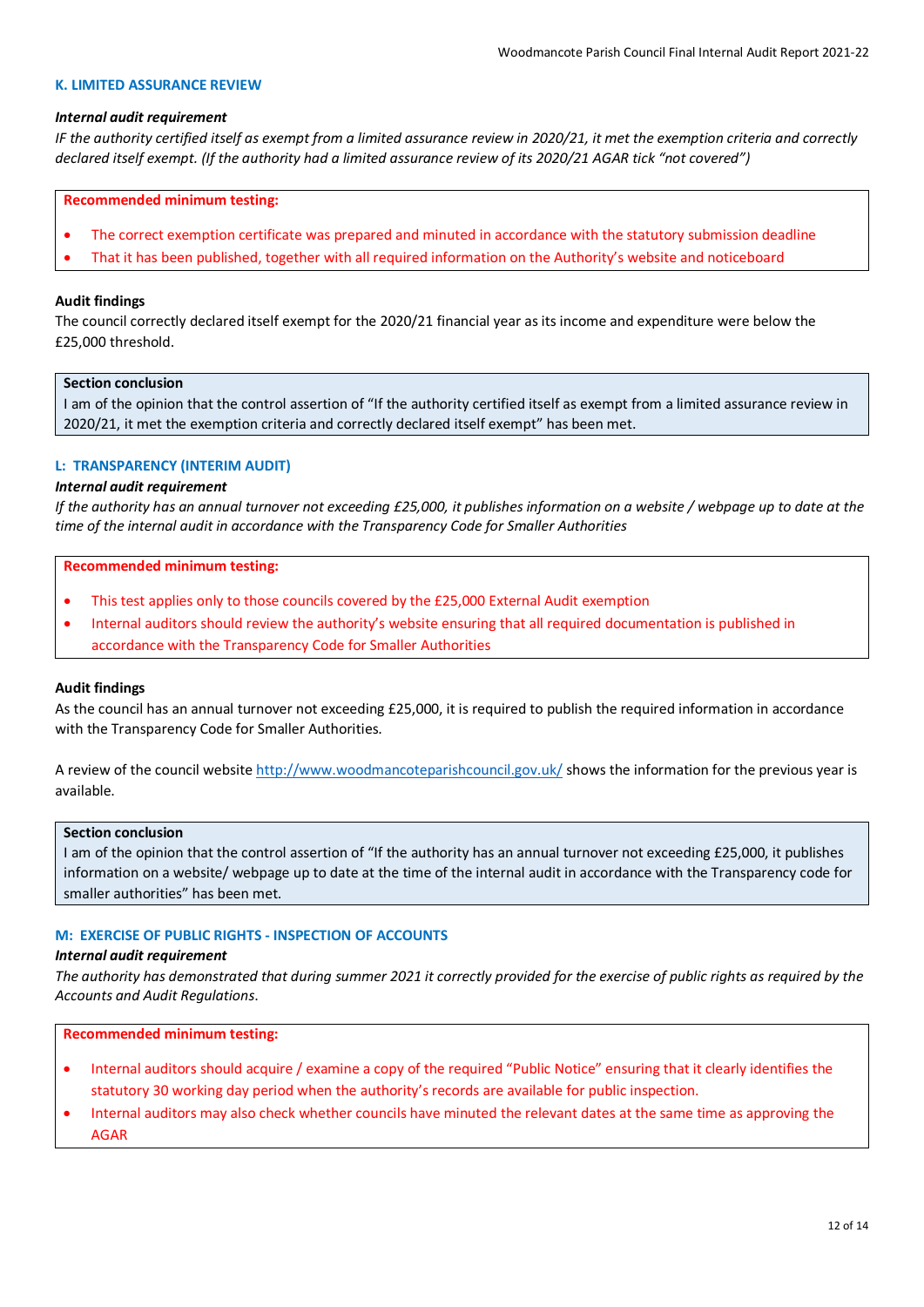| $Inspection - key dates$         | 2020/21 Actual | 2022/23 Proposed |
|----------------------------------|----------------|------------------|
| Date inspection notice issued    | 2 June 2021    | 9 June 2022      |
| Inspection period begins         | 3 June 2021    | 10 June 2022     |
| Inspection period ends           | 14 July 2021   | 21 July 2022     |
| Correct length (30 working days) | Yes            | Yes              |
| Common period included (first    | Yes            | Yes              |
| 10 working days of July)         |                |                  |

I am satisfied the requirements of this control objective were met for 2020-21, and assertion 4 on the annual governance statement can therefore be signed off by the council.

### **Section conclusion**

I am of the opinion that the control assertion "the authority has demonstrated that during summer 2021 it correctly provided for the exercise of public rights as required by the Accounts and Audit Regulations" has NOT been met.

# **N: PUBLICATION REQUIREMENTS**

### *Internal audit requirement*

*The authority has complied with the publication requirements for 2020/21. Under the Accounts and Audit Regulations 2015, authorities must publish the following information on the authority website / webpage.*

### **Recommended minimum testing:**

- Internal auditors should acquire / examine a copy of the required "Public Notice" ensuring that it clearly identifies the statutory 30 working day period when the authority's records are available for public inspection.
- Internal auditors may also check whether councils have minuted the relevant dates at the same time as approving the AGAR

*Before 1 July 2021 authorities must publish:*

- *Notice of the period for the exercise of public rights and a declaration that the accounting statements are as yet unaudited*
- *Section 1 Annual Governance Statement 2020/21, approved and signed, page 4*
- *Section 2 Accounting Statements 2020/21, approved and signed, page 5*

#### *Not later than 30 September 2021 authorities must publish:*

*•Notice of conclusion of audit*

*•Section 3 - External Auditor Report and Certificate*

*•Sections 1 and 2 of AGAR including any amendments as a result of the limited assurance review.*

*It is recommended as best practice, to avoid any potential confusion by local electors and interested parties, that you also publish the Annual Internal Audit Report, page 3.*

### **Audit findings**

The council met the publishing requirements for the previous audit year.

# **Section conclusion**

I am of the opinion that the control assertion of "the authority has complied with the publication requirements for 2020/21 AGAR. Under the Accounts and Audit Regulations 2015, authorities must publish the following information on the authority website / webpage" has been met.